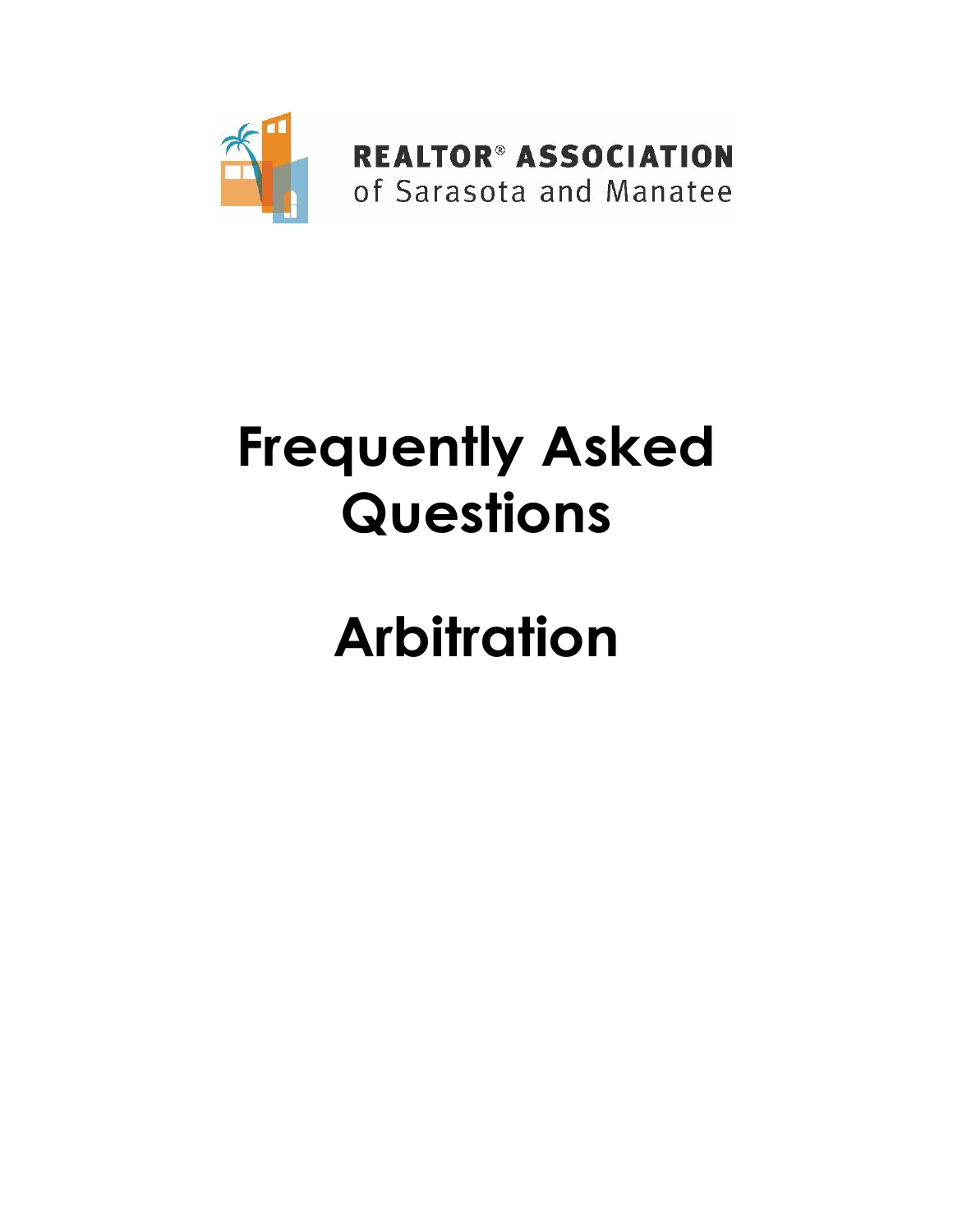

### **Questions and Answers**

### **Arbitration Requests**

#### **Q. Do you have an Arbitration Request concerning a REALTOR®?**

**A**. The first thing that must be determined in processing an Arbitration Request with the REALTOR® Association of Sarasota and Manatee (RASM) is whether the REALTOR® is a member of RASM, or receives MLS through RASM. Not all realtors are REALTORS®. Only those who belong to an Association of REALTORS® can use the term REALTOR®.

#### **Q. Is your complaint Ethics or Arbitration?**

A. You may have to consider whether your complaint concerns an ethics matter or an arbitration of a monetary dispute. An ethics complaint charges that a REALTOR® has violated an Article(s) of the Code of Ethics. Arbitration is a means of resolving a monetary dispute arising out of a real estate transaction that the parties have been unable to solve themselves. An arbitration complaint or request is a simple notice by a member of a disagreement with another member, usually a commission dispute. Sometimes arbitration concerns a dispute between a member of the public and an Association member. Arbitration does not award damages.

If your situation concerns both ethics and arbitration, RASM will handle the requests separately. You may file both at the same time, however, arbitration is always held first. Only when arbitration is complete will the ethics complaint be considered.

#### **Q. Who may file an arbitration request?**

- **A. •** REALTORS®, primary or secondary members, who are principal brokers.
	- **•** REALTORS®, primary or secondary members, who are not principals, provided his or her principal broker joins in the request
	- **•** Clients or customers of the REALTOR® (see note below).
	- **•** The request also must:
		- 1. Be in writing;
		- 2. Be signed by the Complainant;
		- 3. Indicate the amount in dispute;
		- 4. Be filed within 180 days of either closing of the transaction or after the facts could have become known, whichever is later.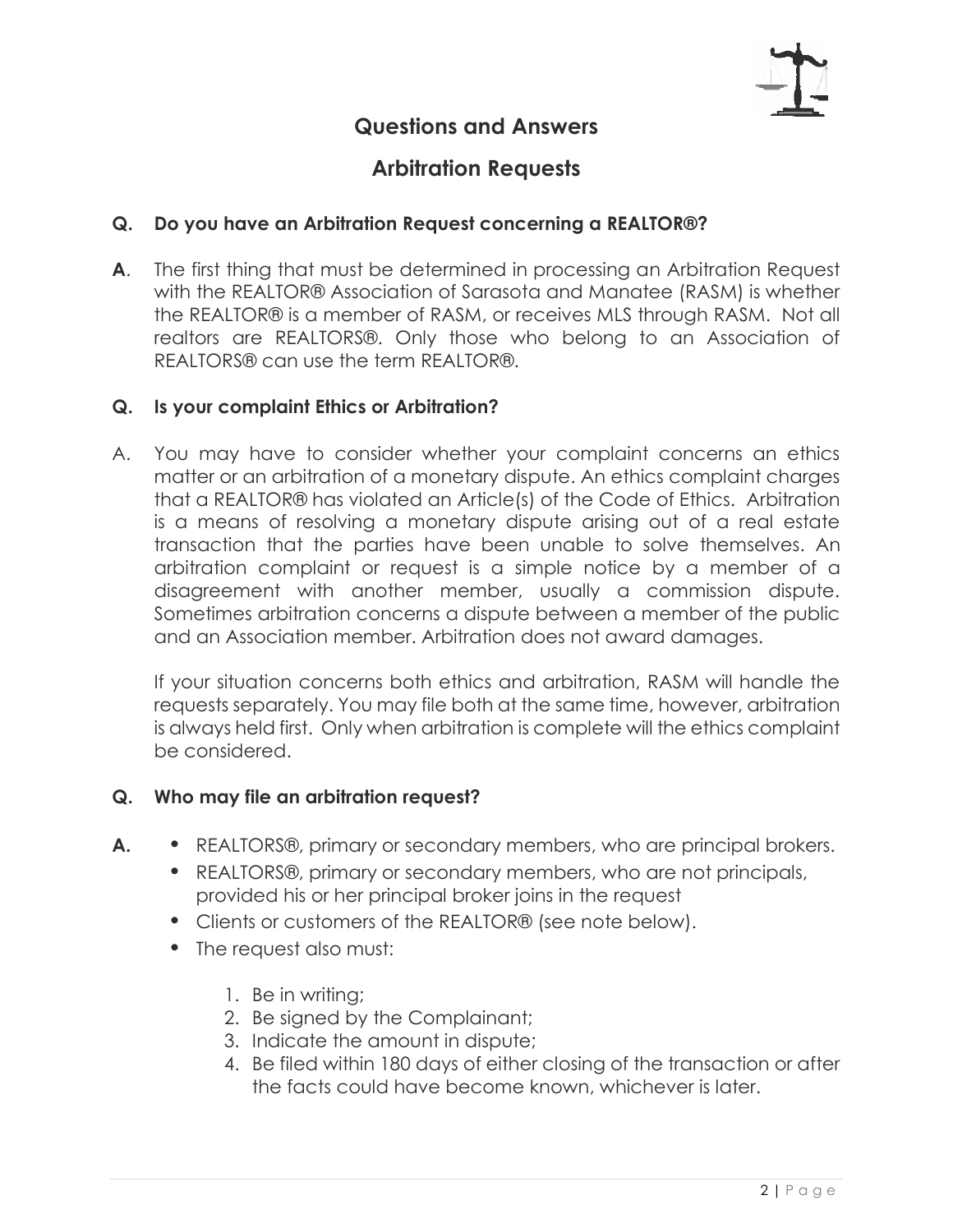Arbitration facilities are provided by RASM as a service to its members. Arbitration is not a disciplinary proceeding nor does it award damages. By becoming and remaining a member of RASM, REALTORS® bind themselves to arbitrate certain disputes.

In all arbitrable matters, mediation is offered prior to a formal hearing.

Be aware that not every situation may be arbitrated at RASM. There are conditions and limitations to be considered, which will be explained to you by RASM's Professional Standards Administrator as the process continues.

Note: Disputes involving clients or customers require that the client or customer sign an agreement to arbitrate and to be bound by the arbitration. Whether the complainant is a client or a customer and whether the dispute is one that can be processed by RASM's Grievance Committee is determined by RASM's Grievance Committee.

#### **Q. What can RASM do?**

- **A.** RASM has limitations to its authority regarding its members. Below is a list of those limitations:
	- 1. RASM cannot hold an administrative hearing for violations of the Florida real estate license law or any other alleged violation of the law. It has jurisdiction only over violations of membership duties. The Florida Real Estate Commission has sole control of the real estate agent's license to sell real estate. If you think a person has violated the law, you should be contacting another agency.
	- 2. For the same reason, RASM **cannot** suspend or terminate the real estate **license** of one of its members.
	- 3. RASM can arbitrate certain money disputes and **must** in some situations, but the member of the public must agree in writing to arbitrate the dispute and to be bound by the decision.
	- 4. The award in arbitration cannot be greater than the amount in dispute, may not include "punitive" damages and may not include attorney's fees unless expressly provided for in the agreement giving rise to the dispute.

#### **Q. How do I file a Request to Arbitrate?**

**A.** Now that you know the ground rules, if you wish to file a Request to Arbitrate, here's how you do it: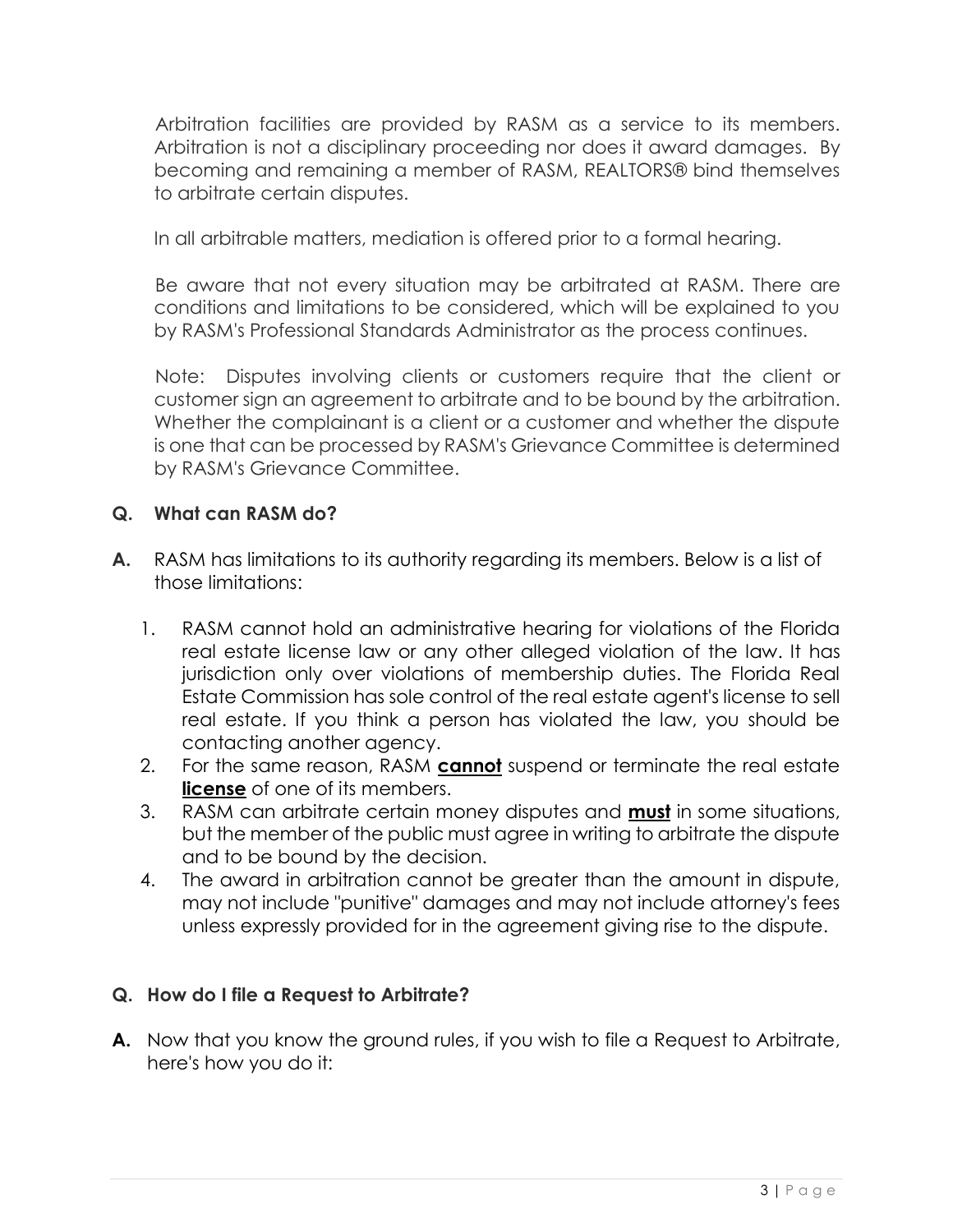A request for arbitration form will be supplied by RASM's Professional Standards Administrator. Steps to follow are:

- 1. Contact RASM's Professional Standards Administrator (941-952- 3402) for an arbitration request package.
- 2. Name the Designated REALTOR® and REALTOR®(s) involved (Respondents). The Designated REALTOR® with a firm must be named in most instances in addition to the REALTOR®(s) involved.
- 3. Indicate the amount in dispute.
- 4. Include an explanation of the situation. State why you feel you are entitled to an award of some kind. Remember, don't include allegations of unethical conduct in your argument. If you think there have been ethical violations, they can be handled separately with an ethics complaint.
- 5. Attach copies of any and all pertinent documents such as listing agreements, purchase and sales agreements, and closing statements, plus any notarized statements from witnesses.
- 6. RASM requires an arbitration deposit of \$250 and it must be included with your filing. Details are included in the arbitration packet you receive.
- 7. Sign the arbitration agreement (Form #A-1, Member or Form #A-2, Nonmember) indicating your commitment to abide by the decision of the Hearing Panel.
- 8. Send all of these items to RASM to the attention of the Professional Standards Administrator. Remember, it is not unusual for RASM to receive an ethics complaint and an arbitration request surrounding the same set of circumstances. If you think the REALTOR®(s) violated the Code of Ethics and you have a monetary dispute with him or her, you must complete both forms.

#### **Q. How does RASM process the complaint?**

**A.** RASM will offer mediation services to the complainant and if agreed, will then contact the respondent to ascertain their willingness to mediate the issue. If mediation is not desirable, the complaint is reviewed at the next regularly scheduled Grievance Committee meeting. If deemed arbitrable, mediation will once again be offered to both parties. NOTE: Both parties must agree to mediate. If mediation is not desirable, the Respondent will then be sent a copy of the Arbitration complaint and will have 15 days to respond.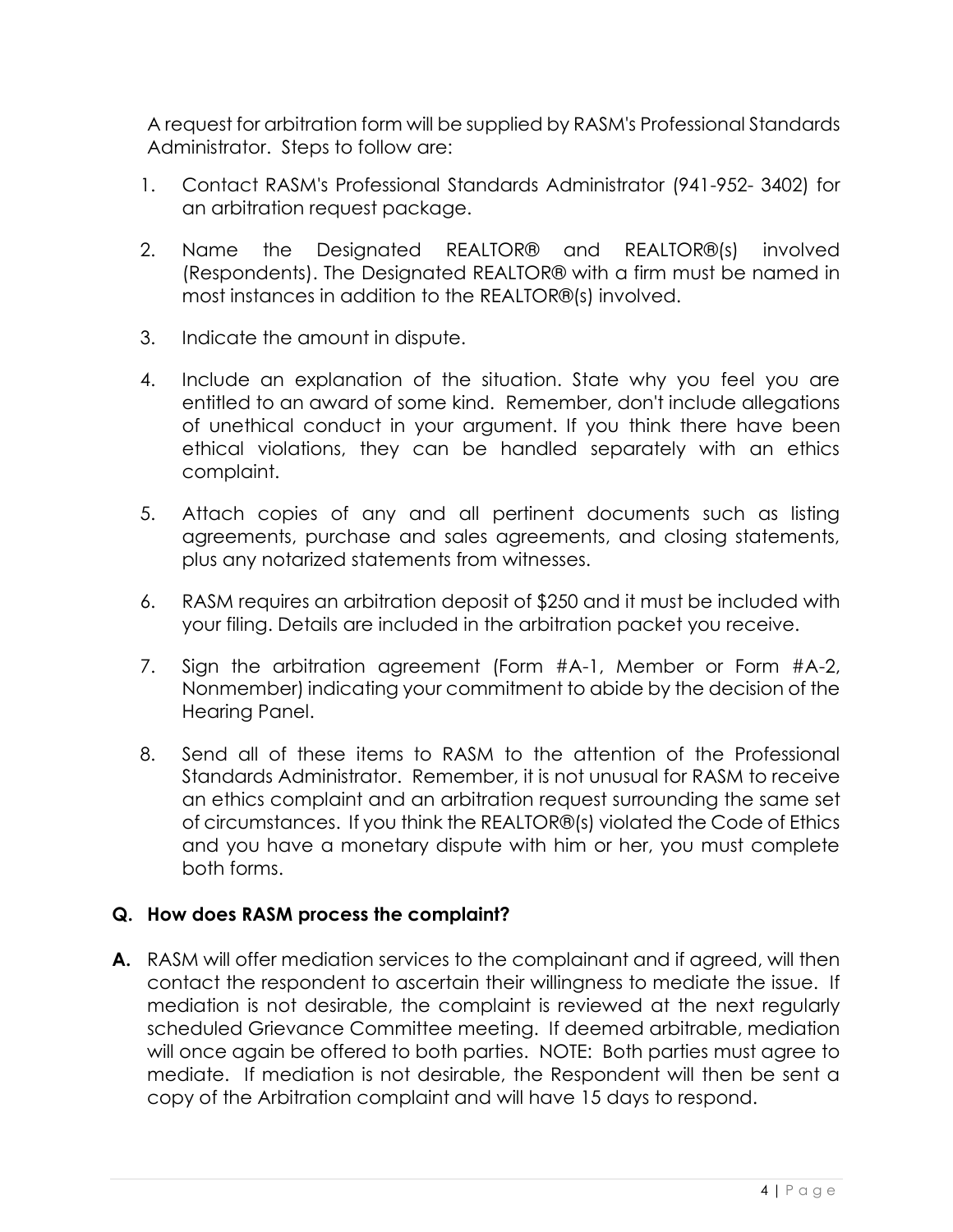#### **Q. What is the function of the Grievance Committee?**

- **A.** The Grievance Committee's function is to make a preliminary investigation to determine whether the matter is subject to arbitration by RASM. Arbitration sometimes is a duty and sometimes a privilege. The Committee must decide whether your situation fits into the "Duty" or the "Privilege" category. It does this by determining:
	- 1. If the parties' members are in good standing or otherwise entitled to invoke arbitration.
	- 2. Whether the controversy described is an arbitrable matter.
	- 3. Whether the arbitration is mandatory or voluntary to the people involved (this simply means whether arbitrating the dispute is compulsory or not).
	- 4. Whether either the amount in dispute is too small or too large, or the matter is too legally complicated for RASM to consider.
	- 5. Whether or not the request is filed within the time frame (180 days).

Such a review could result in the release of RASM members from the obligation to arbitrate, and thus free you to seek other recourse in order to resolve the dispute.

- **Q.** What if the Grievance Committee determines that the matter is arbitrable?
- **A.** The Grievance Committee will notify the parties that a mediation procedure is available as a preliminary, voluntary alternative to arbitration. If the Committee determines that the matter is not arbitrable, the Complainant and Respondent deposits will be refunded.

As in the case of ethics complaints, you may appeal a dismissal of an arbitration request to RASM's Board of Directors. A panel of five (5) Board of Directors members will be selected by the President of RASM to review the materials submitted to the Committee and can uphold or overturn the Grievance Committee's dismissal. Complainant and Respondent are not present for the appeal.

In either ethics or arbitration cases, you will be informed promptly of the Grievance Committee's decision. If the Grievance Committee forwards the complaint or request to a hearing, it is assigned to RASM's Professional Standards Committee.